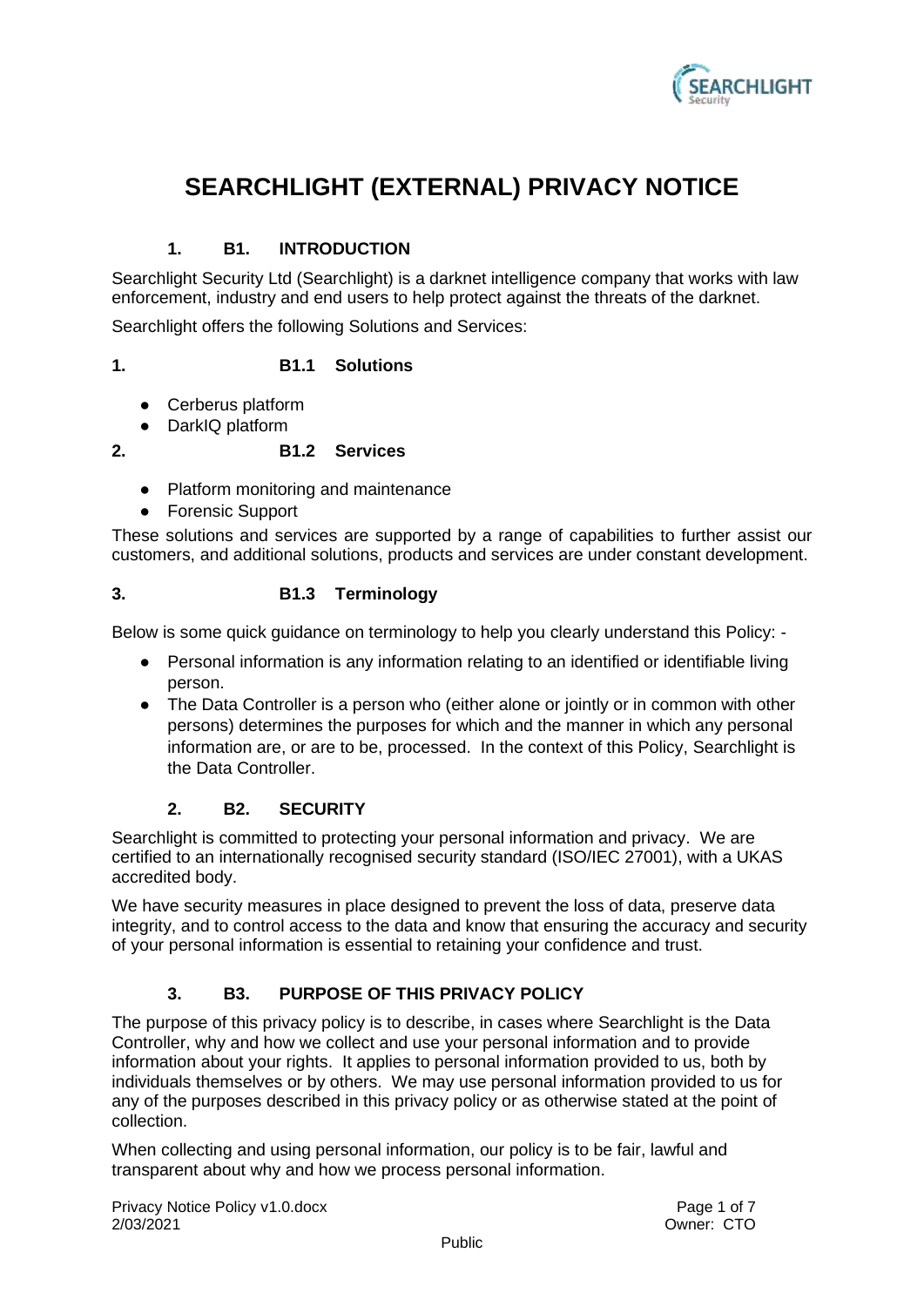

To find out more about our specific processing activities, please go to the relevant sections of this policy.

Topics:

- **1.** What we do with your Personal information
	- a. If you are [<a Customer/End User>](#page-1-0)
	- b. If you are [<a Job Applicant>](#page-3-0)
	- c. If you are a  $\leq$ other $\geq$
- **2.** Our [Contact Details](#page-4-0)
- **3.** [Your Rights](#page-4-1)
- **4.** [How to Complain](#page-5-0)
- **5.** [Changes to Our Privacy Policy](#page-5-1)

# **4. B4. What we do with your Personal Information**

# <span id="page-1-0"></span>**1. B4.1 What we do with your Personal Information - If you are a Customer/End User**

We use your data for the following purposes to enable us to deliver our services to you in the most effective way.

# **1. B4.1.1 Database**

Customer login information is stored in a database that is held in the United Kingdom. Data held includes the following:

- Username
- Company
- Email address
- Hashed password

# **2. B4.1.2 Salesforce.com**

Salesforce.com is used to record customer leads and contact details. All the information is held in Salesforce's cloud. Salesforce's security policy can be found on its website. The information held on customers includes the following:

- Customer name and business details
- Conversations with Searchlight Security
- Contact details
- Company notes produced by Searchlight Security

# **3. B4.1.3 File storage**

File storage is used for the company file storage. File storage is hosted on Searchlight Servers in the United Kingdom. Information held on customers includes:

- Contracts and Agreements with Searchlight Security
- Contact details

#### **4. B4.1.4 Gmail**

Google hosts the company's email accounts and as such any correspondence with customers. Google's security policy can be found on its website. Information held on customers includes:

● Customer name and business details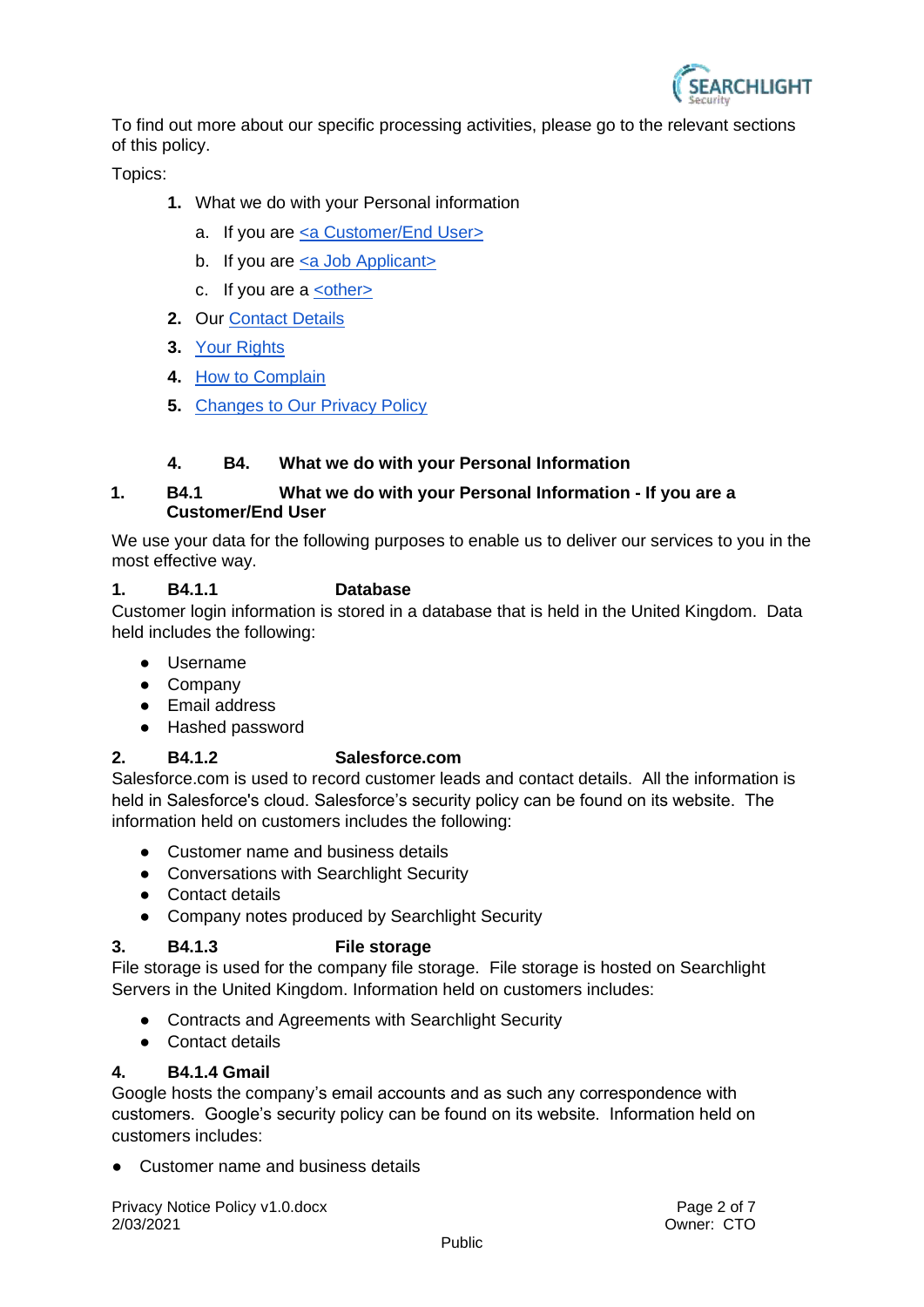

- Conversations with Searchlight Security
- Contact details

# **5. B4.1.5 Xero**

Xero is used for accounting and Invoicing. Customer data is held and secured by Xero.com more information can be found at [https://www.xero.com/uk/why-xero/benefits/security/.](https://www.xero.com/uk/why-xero/benefits/security/) Data held includes:

- Customer names
- Customer contact details including work address and email
- Customer orders

# **6. B4.1.6 Other Uses**

We also use your data for the following purposes:-

- To identify if you have notified us that you do not wish to be contacted and/or receive direct marketing information regarding our services and activities;
- Unless we have identified you do not wish to receive marketing information, as per above – to contact you directly in the future regarding our services, campaigns and/or events (i.e. via postal and electronic marketing);
- To send you newsletters regarding the Company's activities.
- $\bullet$  To create publicity materials to promote the Company's activities for inclusion on/in our or other website(s), social media, press articles and/or case studies);
- For use in our internal publications;
- For financial reporting;
- For external use such as Annual Review.

# **7. B4.1.7 Our legal basis for using your personal information**

The processing of your personal information is based upon the proprietary rights and data in our standard End USer License Agreement (EULA): -

The below is from the standard EULA on our data policy

- 10.1. The Licensor owns all right, title and interest, including all intellectual property rights, in and to The Software, and all Modifications thereto.
- 10.2. The User agrees to allow The Licensor and its Affiliates to store and use User and Company business contact information, including User names, business phone numbers, and business e-mail addresses, that is provided by The User to The Licensor.
- 10.3. Company will at all times comply in full with the requirements of any applicable privacy and data protection laws (including where applicable, European Union Directives 95/46/EC and 2002/58/EC and any national implementation(s) of them) to which it is subject as a Data Controller ("Applicable Privacy Law(s)"). The Licensor will process the Data in accordance with Company's instructions under Applicable Privacy Law(s) and will not: (a) assume any responsibility for determining the purposes for which and the manner in which the Data is processed, or (b) process the Data for its own purposes.
- 10.4. In the course of providing The User with the services contemplated in the EULA, The Licensor may collect, use, process and store diagnostic and usage related content from the computer, mobile phone or other devices the User uses to access the Software. This may include, but is not limited to, IP addresses and activity record.

#### **8. B4.1.8 Who we may share your personal information with**

We may share your information with: -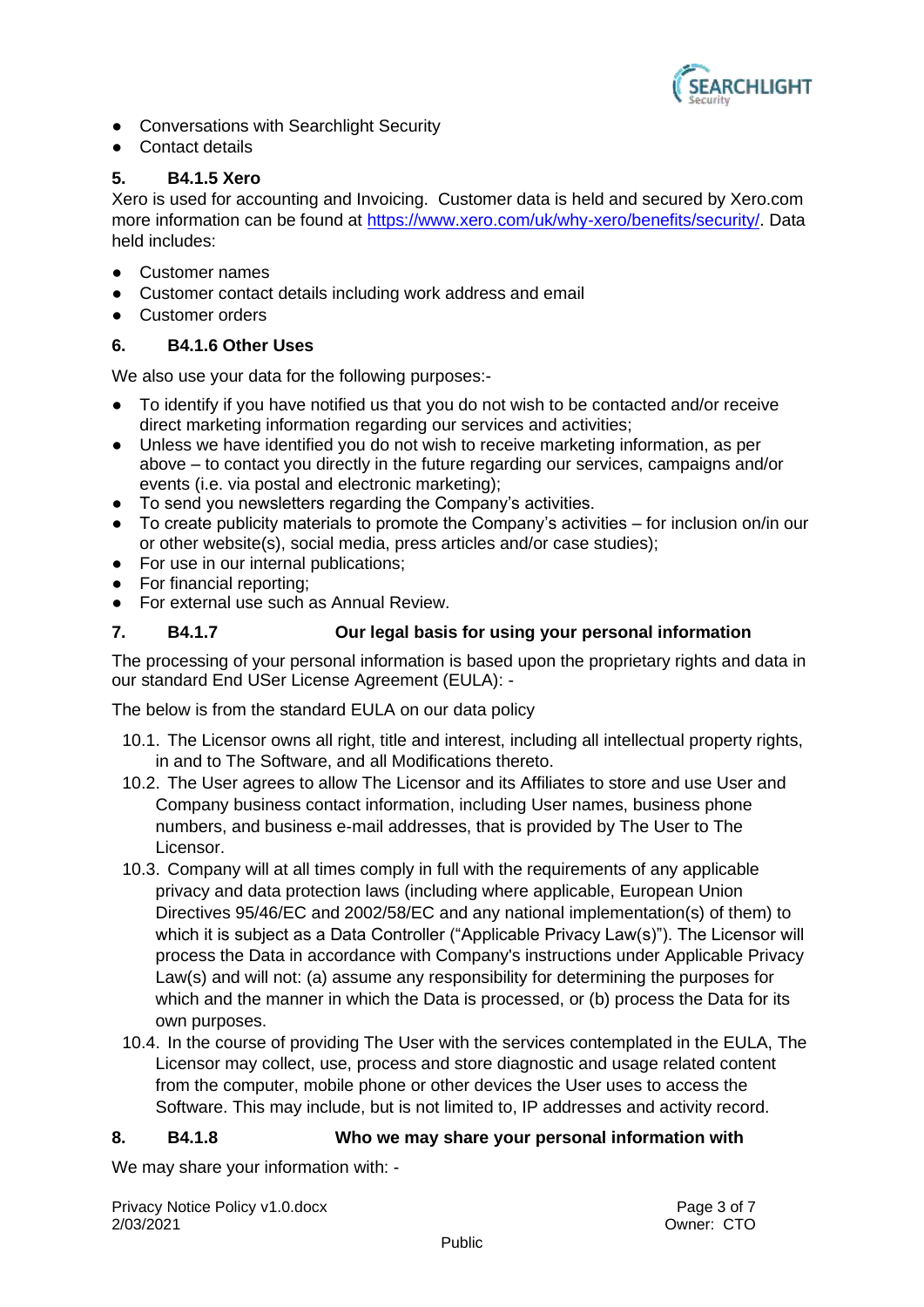

Searchlight Technology Providers who we engage to support our operations and/or host our data;

## **9. B4.1.9 The transfer of your personal information to a Country or International Organisation outside of the European Union**

We do not intend to transfer your personal information to any countries or International Organisations outside of the European Union.

## **10. B4.1.10 How long we keep hold of your data**

We retain the personal information processed by us, only for as long as is considered necessary for the purpose for which it was collected (including as required by applicable law or regulation). In the absence of specific legal, regulatory or contractual requirements, our baseline retention period for your personal information and other documentary created is 6 months.

## **11. B4.1.11 Statutory or Contractual Requirement**

The provision of your personal information is not a statutory or contractual requirement, or a requirement necessary to enter into a contract, nor are you obliged to provide the personal information.

## **12. B4.1.12 Automated Decision Making & Profiling**

We do not make any decisions in relation to your personal information, solely by automated means without any human involvement (e.g. we do not conduct automated decision making).

Neither do we conduct any automated processing of personal information to evaluate certain things about you (e.g. we do not conduct profiling).

## <span id="page-3-0"></span>**2. B4.2 What we do with your Personal Information - If you are a Job Applicant**

We use your data for the following purposes to enable us to process applications and make decisions about applicants in the most effective way.

## **1. B4.2.1 File storage**

File storage is used for the company file storage. File storage is hosted on Searchlight Servers in the United Kingdom. Information held on job applicants includes:

- Contact details
- Role/s applied for and selection process information/decision

# **2. B4.2.2 Gmail**

Google hosts the company's email accounts and as such any correspondence with job applicants. Google's security policy can be found on its website. Information held on job applicants includes:

- Name and role/s applied for
- Conversations with Searchlight Security
- Contact details

# **3. B4.2.4 Our legal basis for using your personal information**

The processing of your personal information is based upon the lawful basis of: -

Consent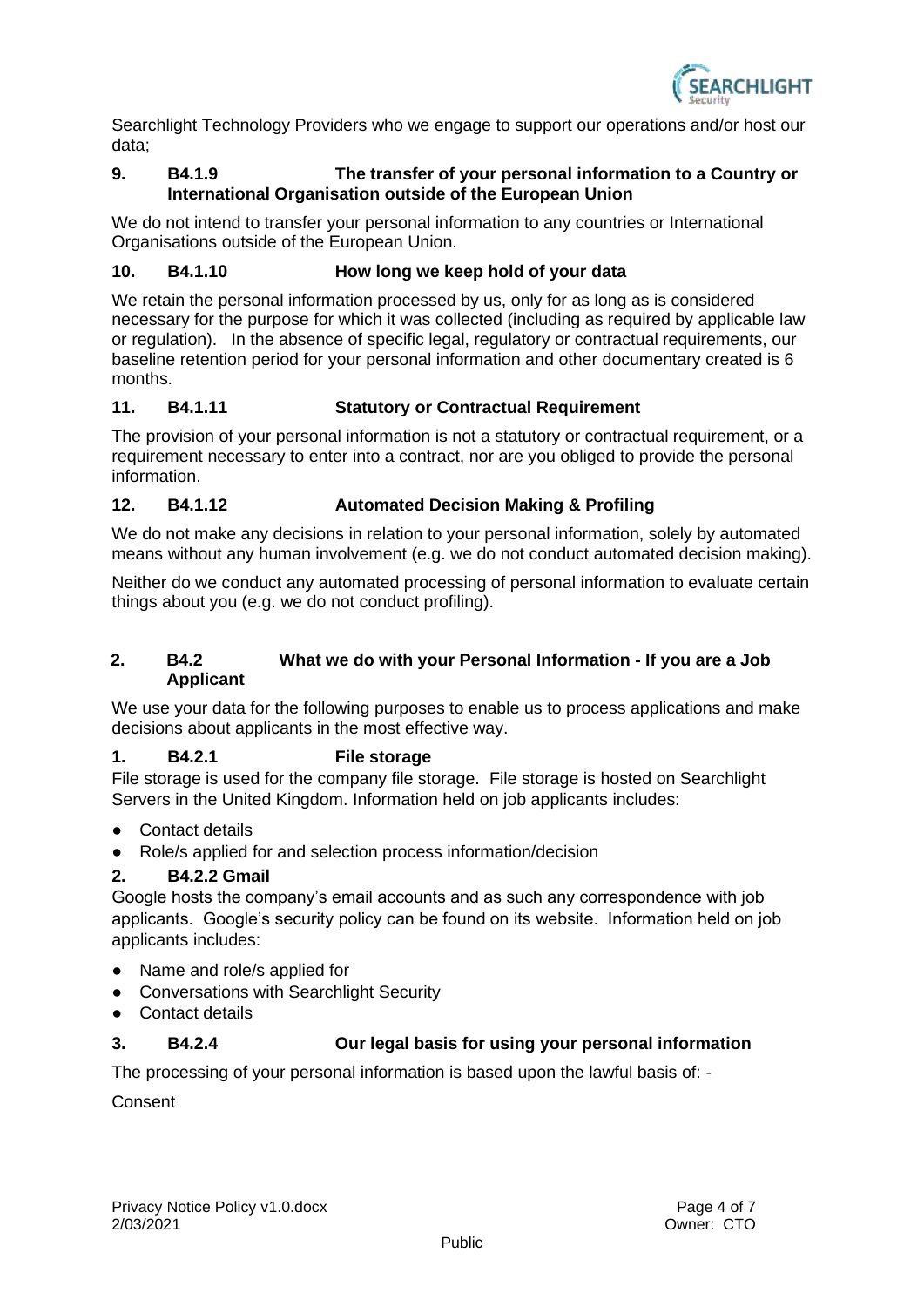

#### **4. B4.2.5 Who we may share your personal information with**

We may share your information with: -

Searchlight Technology Providers who we engage to support our operations and/or host our data;

#### **5. B4.2.6 The transfer of your personal information to a Country or International Organisation outside of the European Union**

We do not intend to transfer your personal information to any countries or International Organisations outside of the European Union or the United Kingdom unless you are not a European or British citizen.

## **6. B4.2.7 How long we keep hold of your data**

We retain the personal information processed by us, only for as long as is considered necessary for the purpose for which it was collected (including as required by applicable law or regulation). In the absence of specific legal, regulatory or contractual requirements, our baseline retention period for your personal information and other documentary created is 6 months.

## **7. B4.2.8 Statutory or Contractual Requirement**

The provision of your personal information is not a statutory or contractual requirement, or a requirement necessary to enter into a contract, nor are you obliged to provide the personal information.

#### **8. B4.2.9 Automated Decision Making & Profiling**

We do not make any decisions in relation to your personal information, solely by automated means without any human involvement (e.g. we do not conduct automated decision making).

Neither do we conduct any automated processing of personal information to evaluate certain things about you (e.g. we do not conduct profiling).

# **5. B5. SEARCHLIGHT'S CONTACT DETAILS**

<span id="page-4-0"></span>The Data Controller is Searchlight (registered in England under Reg No: 10765196 and with its registration address at Pure Offices, Port Solent).

If you have any questions about this privacy policy or how and why we process personal information, please contact us via any of the routes below: -

The Data Protection Officer/Representative

Email: enquiries@slcyber.io

# **6. B6. YOUR RIGHTS**

<span id="page-4-1"></span>Under certain circumstances, you have the rights under data protection laws in relation to your personal information. These rights are summarised below but if you would like more information on these rights, please go to the [ICO's website.](https://ico.org.uk/for-organisations/guide-to-the-general-data-protection-regulation-gdpr/individual-rights/) Additionally, if you wish to exercise any of these rights listed below, please contact us using any of the contact details provided above.

#### **1. B6.1 Access to your personal information**

You have a right of access to personal information held by us as a Data Controller. We will aim to respond to any requests for information promptly, and in any event within the legally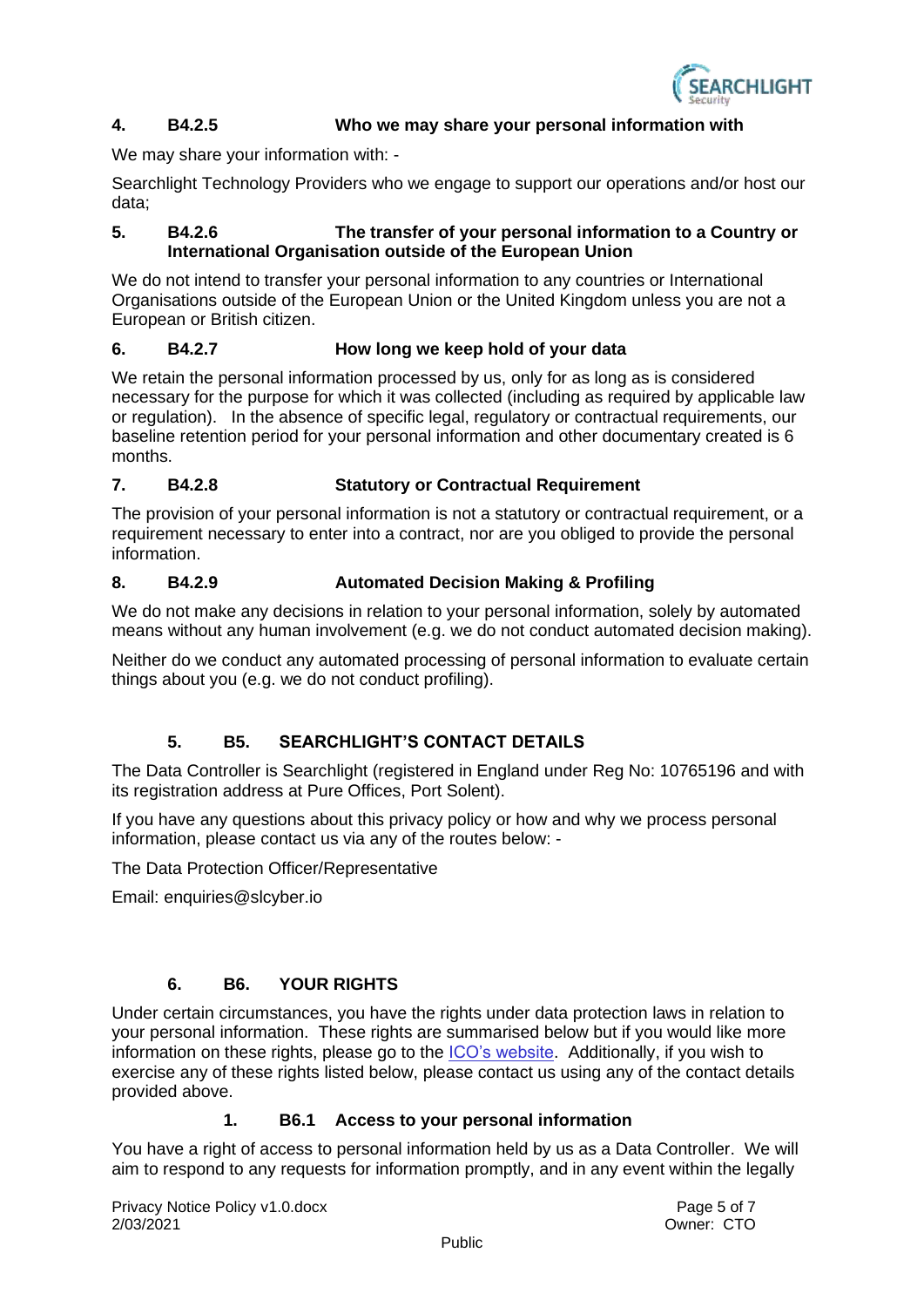

required time limits (1 month under GDPR).

## **2. B6.2 Correcting your personal information**

You have a right to request amendment(s) to your personal information. Wherever practically possible, once we are informed that any personal information processed by us is no longer accurate, we will make the necessary amendments based on the updated information.

## **3. B6.3 Restriction of Processing of your personal information**

In certain circumstances, you have the right to request the restriction or suppression of your personal information. This effectively allows you to limit the way that we use your persona data.

## **4. B6.4 Object to Processing**

In certain circumstances, you have the right to object to the processing of your personal information. This effectively allows you to ask us to stop processing your personal information.

Where we have told you that any use of information is based on 'legitimate interest', you can raise an objection to that use. When you make an objection, we'll have up to one month to respond to you. We will stop using the information in this way unless we disagree that we should because of a compelling legal justification for continuing to use it. We'll always tell you what the justification is.

You have a right at any time to stop us from contacting you for marketing purposes or giving your information to other parts of the Group and/or our Marketing Partners.

#### **5. B6.5 Erasure (also known as "the right to be forgotten")**

In certain circumstances, you have the right to request the erasure of your personal information.

#### **6. B6.6 Portability**

In certain circumstances, you may have the right to obtain and reuse your own personal information that you provided to us, for your own purposes across different services. This data will be provided in a structured, commonly used and machine-readable format and we can transmit this data directly to other parties at your request.

#### **7. B6.7 Withdrawal of consent**

Where we process your personal information based on consent, you have a right to withdraw consent at any time.

If you would like to request to withdraw your consent, please contact us using the contact details above. Alternatively, to stop receiving our Marketing emails, please click on the unsubscribe link in any of the emails we have sent to you.

# **7. B7. HOW TO COMPLAIN**

<span id="page-5-0"></span>In the event you wish to complain about our use of your personal information, please send an email with the details of your complaint to enquiries@slcyber.io. We will look into and respond to any complaints we receive.

You also have a right to lodge a complaint with the Information Commissioner's Office (ICO) (the UK's data protection regulator). For further information on your rights and how to complain to the ICO, please refer to the ICO website: [www.ico.org.uk.](http://www.ico.org.uk/)

# <span id="page-5-1"></span>**8. B8. CHANGES TO OUR PRIVACY POLICY**